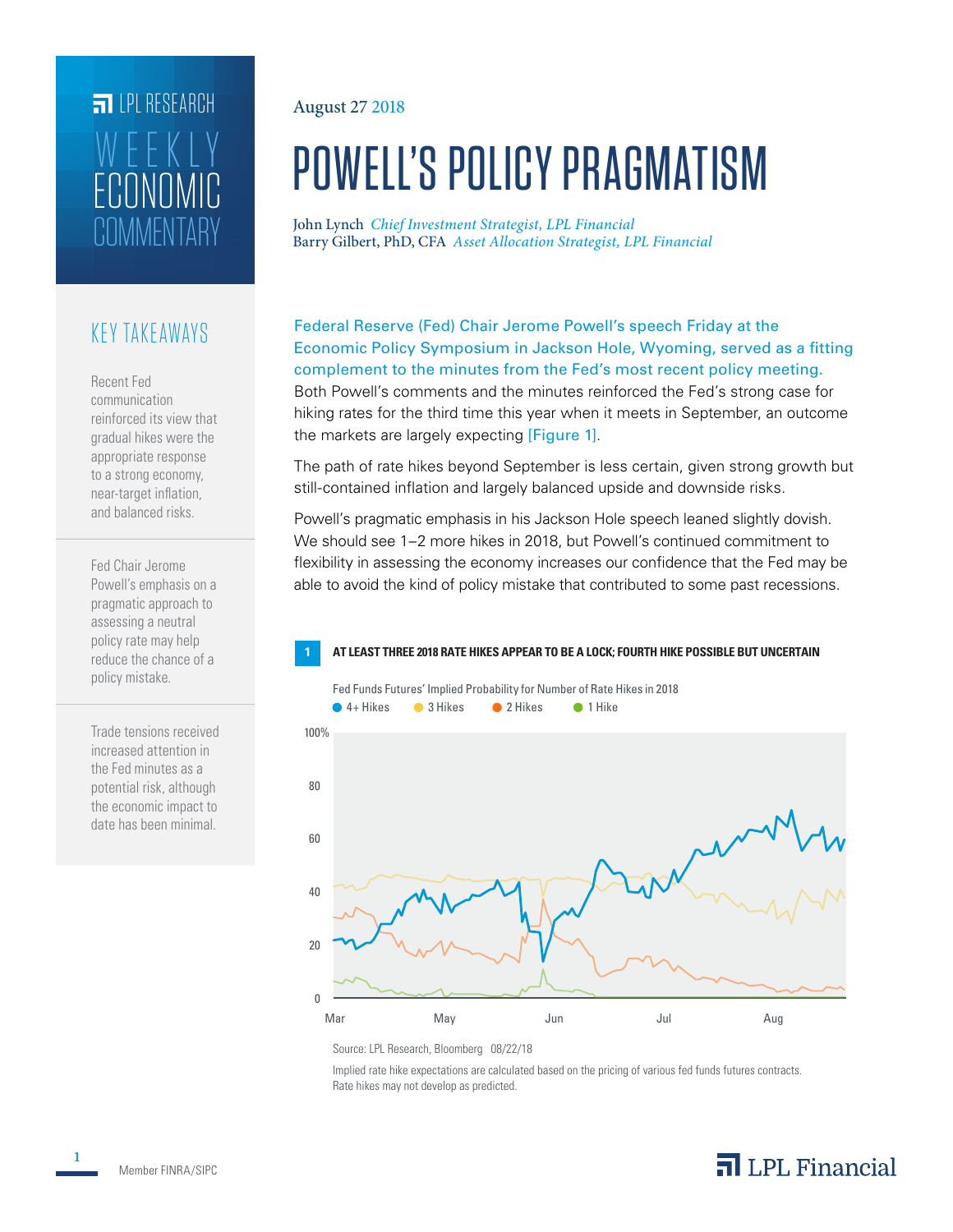On balance, the Fed's view of U.S. economic growth has improved from already solid levels over the past few months. In the minutes of the Fed's last meeting, which ended August 1, policymakers characterized gross domestic product (GDP) and non-farm payrolls growth over the past few months as strong, However, they predicted inflation would stay around the Fed's 2% target over the medium term. Powell reiterated these trends at Jackson Hole, saying that while economic and job growth is strong, the Fed still does not perceive an elevated risk of the economy overheating.

### THE AMBIGUOUS "NEUTRAL RATE"

Fed policymakers have stated recently that the federal funds rate is continually moving closer to the "neutral rate", the point where monetary policy is neither stimulating nor restraining the economy.

#### **2 NEUTRAL POLICY RATE IS NOT A "FIXED STAR"**



However, the Fed's range of longer-run neutral rate estimates has shifted lower over time and widened as the U.S. economy has moved further into the economic expansion [Figure 2], hinting at the challenge of reconciling robust economic growth with inconsistent inflationary pressures.

Powell's pragmatism was put on display at Jackson Hole in his discussion of the "neutral rate," and clues in the minutes of the last meeting indicate his perspective may be having an impact on framing policy discussion. Minutes from the Fed's June policy meeting signaled policymakers were treating the neutral rate as more of a fixed "star." Fed members also expressed their intention to "continue gradually raising the target range for the federal funds rate to a setting that was at or somewhat above their estimates of its longer-run level by 2019 or 2020." However, in the last meeting, policymakers did not mention any estimates of a target date for hitting the neutral rate, placing greater emphasis on an assessment of upside and downside risks to inflation and the economy. In Powell's Jackson Hole speech, he focused heavily on how the Fed is responding to structural changes ("shifting stars") in the U.S. economy, specifically the neutral real rate of interest (the neutral rate adjusting for long-term inflation) and the natural rate of unemployment. We interpret Powell's "shifting stars" analogy as a nod to the Fed's need to look beyond theoretical constructs to the complexities of a living, breathing economy. Powell emphasized the Fed continues to evaluate the risks between moving too quickly and too slowly, and will look for signs of excesses beyond inflation, as inflation alone may not provide an adequate signal for an overheated economy.

Powell did indicate satisfaction with the current Fed policy of gradually raising rates, noting that the absence of any notable signs of overheating despite a strong economy can, at least in part, be attributed to the slow removal of accommodative monetary policy.

#### WEC

**2**